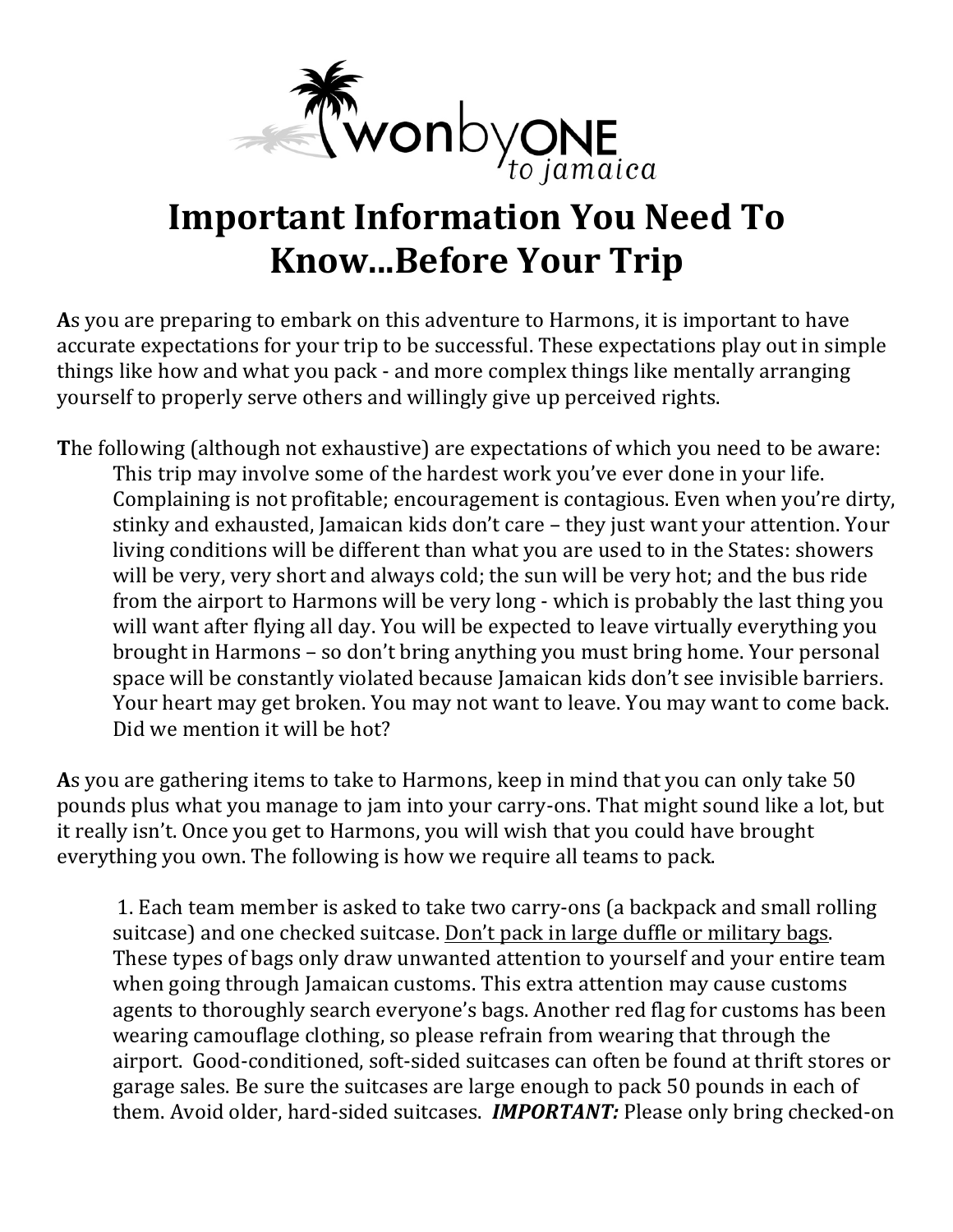suitcases that you can leave in Jamaica. Please bring good-conditioned, soft-sided suitcases that have wheels.

2. The one checked suitcase per team member needs to weigh as close to 50 pounds (without going over) as possible and will be **full** of items to be donated or used by the team during your trip. Be sure to only bring suitcases that are large enough to actually hold 50 pounds. Do not guess a suitcase's weight. Take the time to weigh each bag.

#### Pack the following personal items in your two carry-ons (we recommend a roll**behind, small suitcase that you are willing to leave in Harmons and a backpack):**

- swimsuit (modest 1-piece or tankini that touches in the middle for females)
- sleepwear
- socks and undies for 7 days
- Bible, pen, and journal
- $\bullet$  flashlight and extra batteries
- snacks for yourself (granola bars, fruit snacks, protein bars, etc.)
- $\bullet$  flip flops
- personal medicine (Dramamine, etc.)
- personal hand sanitizer
- personal face  $mask(s)$
- work clothes for 5 days (sleeved t-shirts and shorts/pants)
- casual clothes for 2 days
- work shoes (travel wearing either your work shoes or flip flops)
- work gloves
- hat or bandana
- one towel for showering
- one hand towel
- one outfit for possible school service and/or church service: Girls: dress or skirt at least knee-length with shoulders covered. \*Fitted shorts under skirt/dress are suggested for comfort/modesty. Guys: long pants (jeans are okay) with a collared shirt like a polo.

*IMPORTANT:* All personal items should only be packed in your carry-on luggage and backpack. The only exception is if you have personal toiletries or liquids over 3.4 ounces. These items should be securely placed in a ziplock bag, labeled with your name, and placed in a checked suitcase. *Note:* We will be asking each team to bring specific, needed items to be donated that will take up space in checked bags, so *all other personal items must fit in carry-on bags.* Please plan on donating your work clothes and small carry-on suitcase. You should be able to travel home with just your backpack.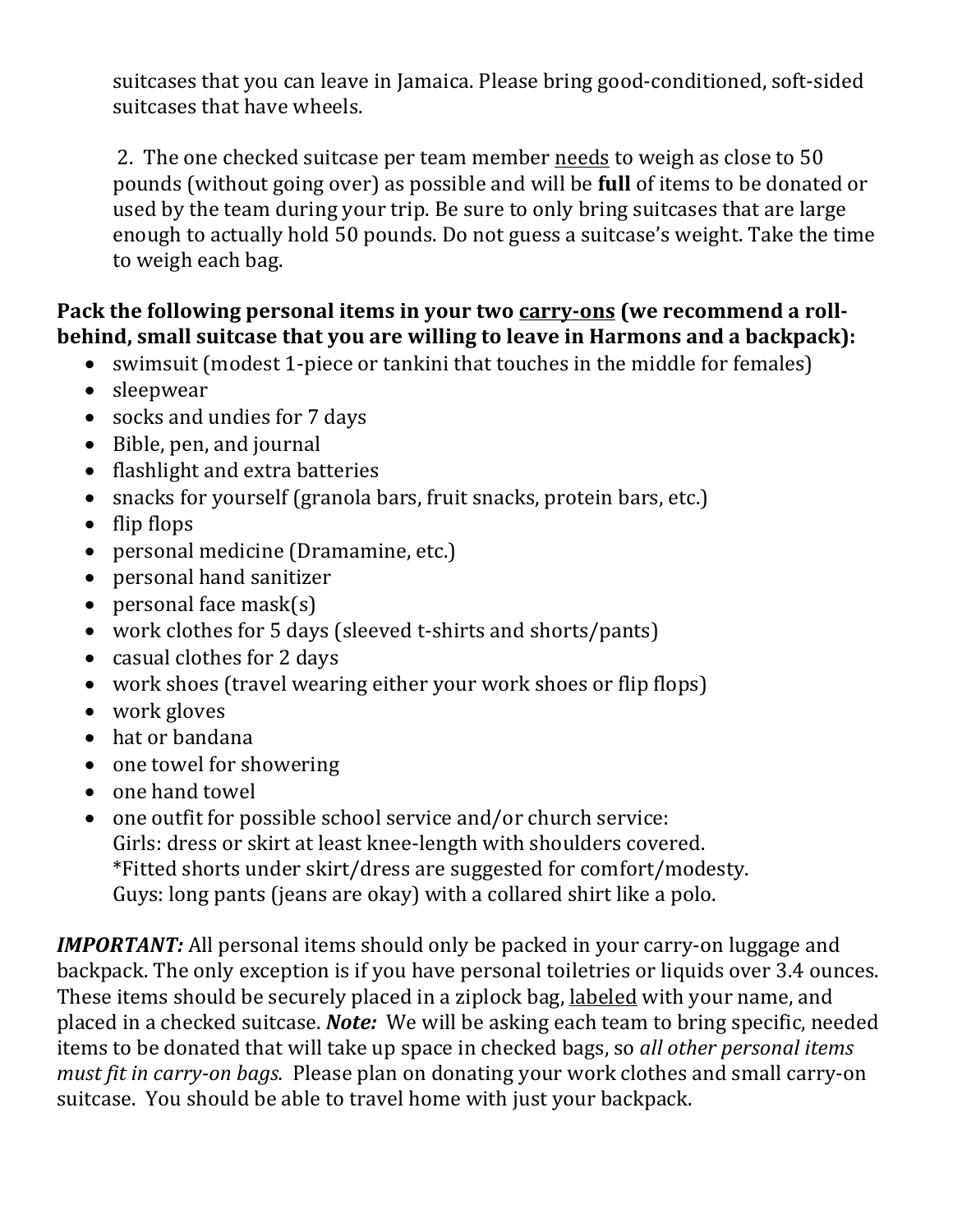#### **Pack the following items in your checked suitcases (per person):**

- Assigned team food items (you will receive list closer to trip)
- Box of cereal or other personal breakfast food (ie. pop tarts, granola bars)
- 1 can of corn  $\underline{8}$  1 can of green beans
- $\bullet$  2 rolls of toilet paper
- $\frac{1}{2}$  gallon water bottle (please put your name on duct tape on your water bottle and be sure to stuff items inside it). Smaller water bottles are not large enough.

**We encourage breaking up in groups of 4 or 5 and sharing personal items such as** sunscreen, shampoo, toothpaste, shower soap, snacks, bug spray, etc. that will be used in Jamaica. Remember not to pack liquids over 3.4 ounces in your carry-on. In addition, the food items that team members are assigned are VITAL. These food items are used to help feed the team while you are in Harmons, so it is important that each member bring and pack their assigned items.

*IMPORTANT:* Please do not pack short shorts or tank tops. After a long, sweaty day of work, even the sturdiest tank tops look pretty risqué. T-shirt sleeves can be rolled or tied up but please do not ruin them by cutting them off. There is no need to waste valuable space or electricity with hairdryers - your hair will be dry within minutes anyway.

#### Last few important packing tips:

The last thing you want is to open a nicely packed suitcase in Jamaica only to find that your large plastic jar of jelly exploded inside. To prevent this catastrophe from happening, duct tape anything with a lid and put any item that could get squeezed and explode in a gallon-size Ziploc bag. Do not pack items that could puncture or explode near the edge of the suitcase. Protect these types of items with clothes. Be careful packing sharp items or tools near breakables. Canned vegetables do not need duct tape. In addition to food items, toiletry items like shampoo should be protected with duct tape and Ziploc bags.

You will be packing together as a team. Instructions will be given to group leaders as to how to plan and execute a packing party. It is a good idea to weigh your suitcases with an accurate scale. There are expensive airport penalties if a suitcase weighs more than 50 pounds. Try to put heavier items (i.e. cans of spaghetti sauce) in smaller suitcases to help them reach 50 pounds. Make sure all suitcases have names and addresses on them. Don't put the same color yarn or some other "group marker" on the suitcases. This will only draw attention to the large number of bags your group is bringing into the country.

We would appreciate all your work clothes being donated at the end of the week. In addition, please plan on returning to the States with no more than your backpack.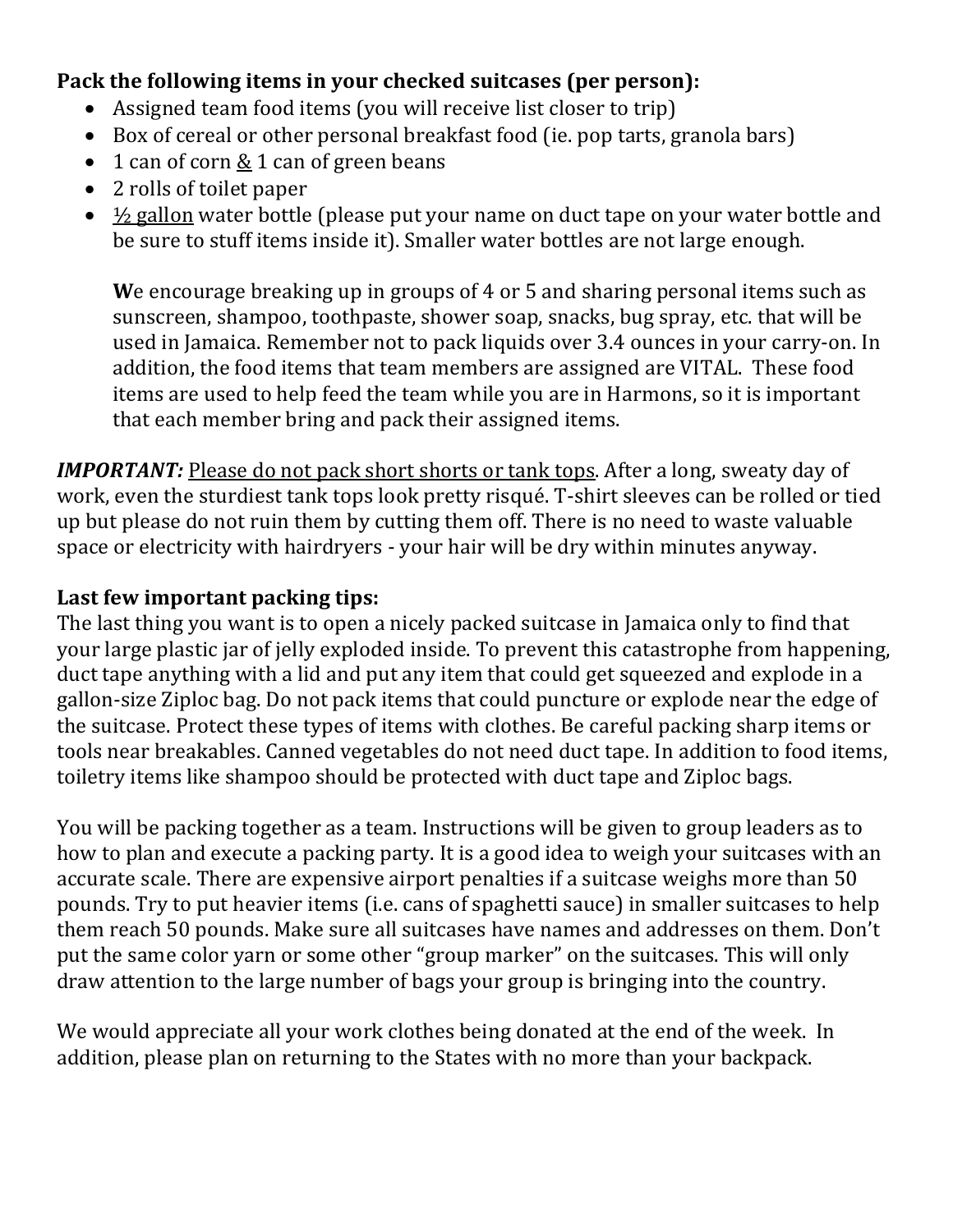# **Camera Policy**

While in Harmons, participants are allowed to take photos only on the Harmony House property – this includes courtyard time. And we suggest being courteous and asking Jamaicans at the Harmony House if you can take their photo before you do so. However, we ask that you do not take your camera around Harmons - to the worksites, on the walking tour, etc. Taking pictures often becomes invasive and a barrier to building relationships. A Jamaican staff member will serve as the team photographer for the week and will continually visit all worksites and take requests, etc. There will be hundreds of photos collected throughout the week and put on a USB flash drive available for purchase at the end of the week, so you will have lots of digital memories of your trip. Thank you for your cooperation.

# **Cell Phone Policy**

Your week in Harmons will be a cell phone-free environment. You are welcome to bring one to use during travel in the U.S. However, once you arrive at the Harmony House, all cell phones will be collected and put in the safe. Please don't plan on using your cell phone as your Bible or your camera, as you will not have it with you throughout the week.

## **Spending Money**

Do NOT exchange money at the airport. We suggest each person bring between \$150 and \$250 cash for personal spending. There will be soda, smoothies, coffee and craft items for sale throughout the week in Harmons. We do accept personal checks on Craft Night if you want to bring your checkbook for that purpose. In addition, a challenge is given at the end of each week for the team to participate in an individual project by donating money. We suggest bringing some smaller bills for soda and smoothies. When buying coffee, crafts and donating to the challenge, credit cards are accepted (a 4% fee is added to credit cards), but checks are preferred. Do not bring Traveler's Checks or ATM cards. Towards the end of the week, you will have the opportunity to enjoy one of the destination treasures of Jamaica such as YS Falls, Dunn's River Falls, Blue Hole, Montego Bay beaches, etc. This destination excursion will depend on availability and current travel guidelines. Plan on paying approximately \$20/person as well as the additional cost of lunch on this day.

*IMPORTANT:* Don't forget you may need money at your departing airport for luggage fees, which are not covered in the cost of the trip. Fees vary from airline to airline and can be paid for on a credit card at the airport the day you leave for Jamaica.

# **Health Issues**

If anyone on your team has a significant health issue, please email our Trip Coordinator, Christa Benito, at christa@wonbyonetojamaica.com at least a month before your trip so appropriate precautions can be taken on the ground in Jamaica.